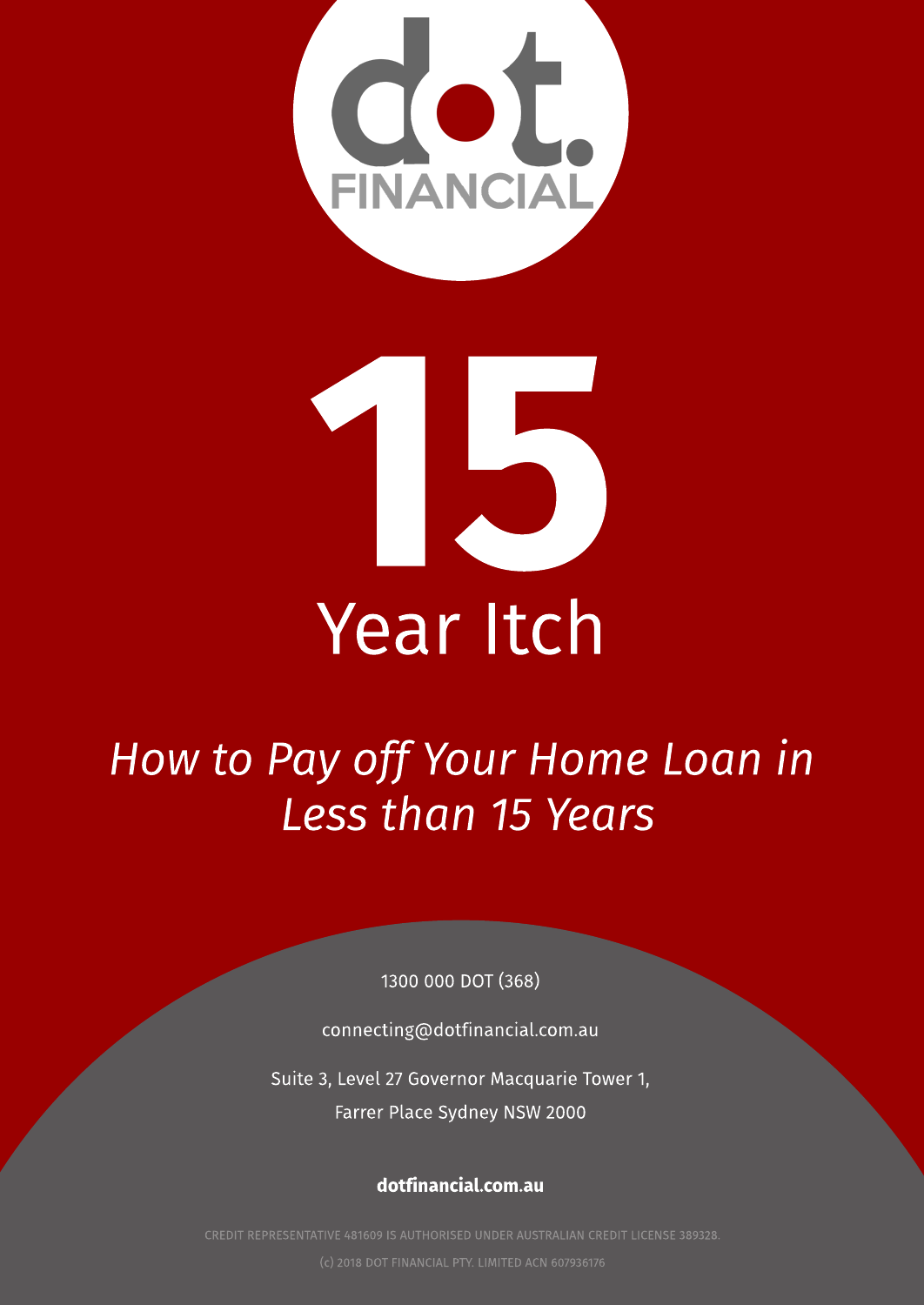## Your Financial Freedom



### What is the DOT Financial 15 Year Itch?

It's the unrelenting feeling of having your mortgage paid off in 15 years.

The feeling of knowing that your income is going to be used for an **extended holiday.** better schooling for your kids and the ability to determine your pathway in life, not letting your mortgage dictate things for you. Nowadays you have Banks/ brokers selling you the idea of a 30-year mortgage. We show you how and why it is possible to achieve the 15-year itch.

Australia is renowned for its high property prices and in fact, our housing price-to-income ratio is among the worst in the world. While this may scare some out of the market, credit rating agency Fitch has determined that our economy is one of the strongest in the world, keeping mortgages affordable.

So perhaps, the real question isn't our capacity to buy, but what our priorities and goals are.

### Is paying off your mortgage really a priority?

The increased interest in creative mortgage options, like offset accounts, points to the fact that Australians definitely want to pay off their home loan sooner. Sooner is a relative term, with many of us happy just to know we're shaving some interest off somewhere along the line. With so many competing investment options and strategies  $-$  as well as our growing battle with credit card debt  $-$  is our mortgage really what we should be focusing on?

#### And what about diversification?

It would seem that investing and paying off our mortgage are on different sides of the coin in this priority debate. On the one hand, we hear about the potential returns available on the stock market or in the property market and the opportunities for tax deductions. On the other side, many of us feel too overwhelmed to consider these options when we consider the size of our mortgage and the reality that we?re barely meeting those repayments on a budget that is in desperate need of an overhaul.

The key here is to teach our clients to pay off bad debt like their own house first. Wealth in retirement is an added bonus that naturally happens on the side.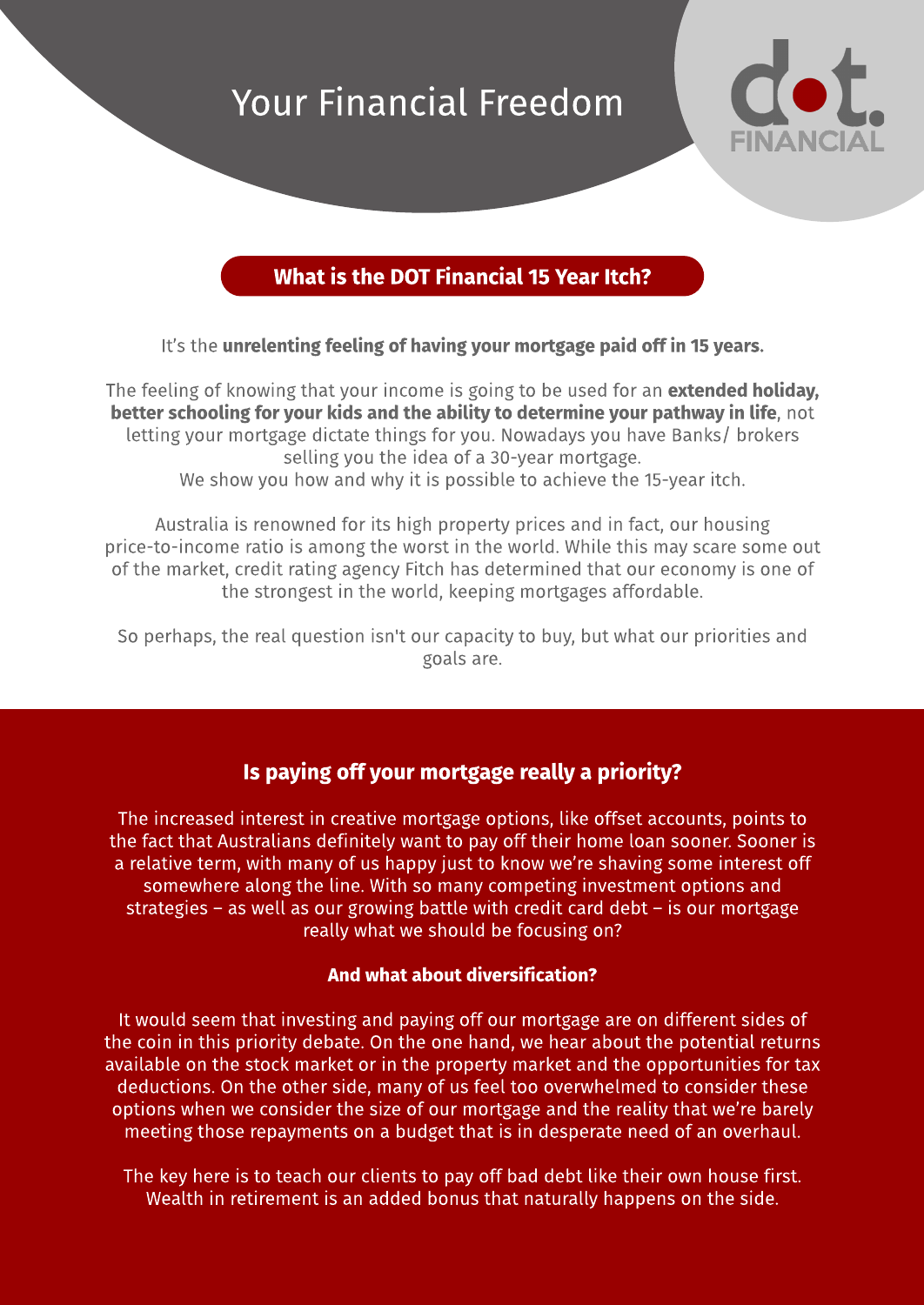### How Can You Do It?



If there were a magic bullet for achieving financial freedom, everyone would be enjoying the fruits of a mortgage free life. Achieving the itch by paying off your mortgage in 15 years can be done but there?s no cut and dried way to do it:



Many people think 'budget' as a dirty word because it is confronting but we like to think of it as an elimination of waste rather than deprivation. It helps us see values and patterns of behaviour so we can build a strategy and plan around that.

A relentless focus of budgeting and cutting the unnecessary expenses incurred will go a long way in achieving the itch. Is that extra cup of coffee a day worth 3 additional years of mortgage pain? Let's hope not.



It's quite likely that the mortgage you are currently paying off is not the best one available to you.

You can save thousands of dollars off your mortgage by allowing Dot financial to:

- Refinance your loan to a lower interest rate or signing up for a package that gives you a discount.
- $\cdot$  Dividing your monthly payment into two and paying it off every fortnight  $-$  you will effectively make an extra payment each year as there are 26 fortnights in a year, which can shave years off your loan.
- Using an offset account effectively. Instead of having separate savings accounts, put all of your money in your offset account and pay less interest on your mortgage balance when it is calculated daily.
- **Repaying more than the minimum.** When you pay more than the minimum repayment, more goes straight to the principal of the loan and helps pays it off quicker.
- **Checking the fees and charges on your loan.** Everything adds up and you want to make sure you know what you are up for if you refinance or repay your loan early.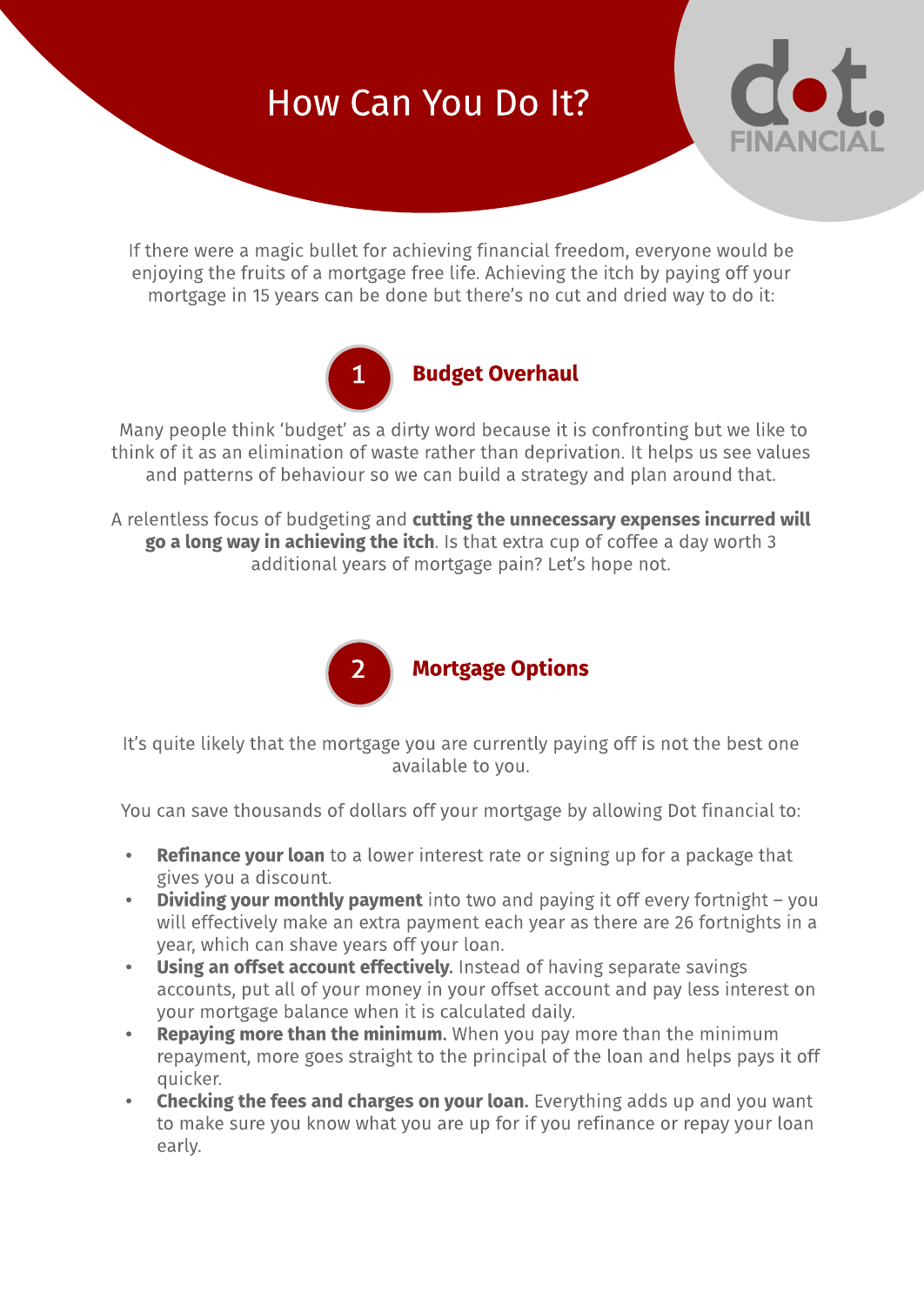### How Can You Do It?





An alternative option that homeowners have to pay their home loan off sooner is investing and using the profits to pay off their home loan. Investments could be anything from investing in shares on the stock exchange or in more property.

You do need to be a good custodian of your money but you have to be financially efficient and leveraging is one way of doing this. This all dependent on your risk appetite and ensuring investing in property or shares is in line with your overall goals.



Work with a team of professionals. We have unrivaled access to a team of financial planners, real estate agents, solicitors and insurance agents to educate you on your options, come up with a strategy and help you achieve your goals.

These more realistic options have a few things in common including big decisions, determination and some sacrifice, but most importantly, they all use strategy. Having a clear direction of where you are going and the conviction to keep heading in that direction is vitally important in paying off your mortgage in 15 years and achieving the itch. As always, success is found not just in knowing this information but actually doing it.

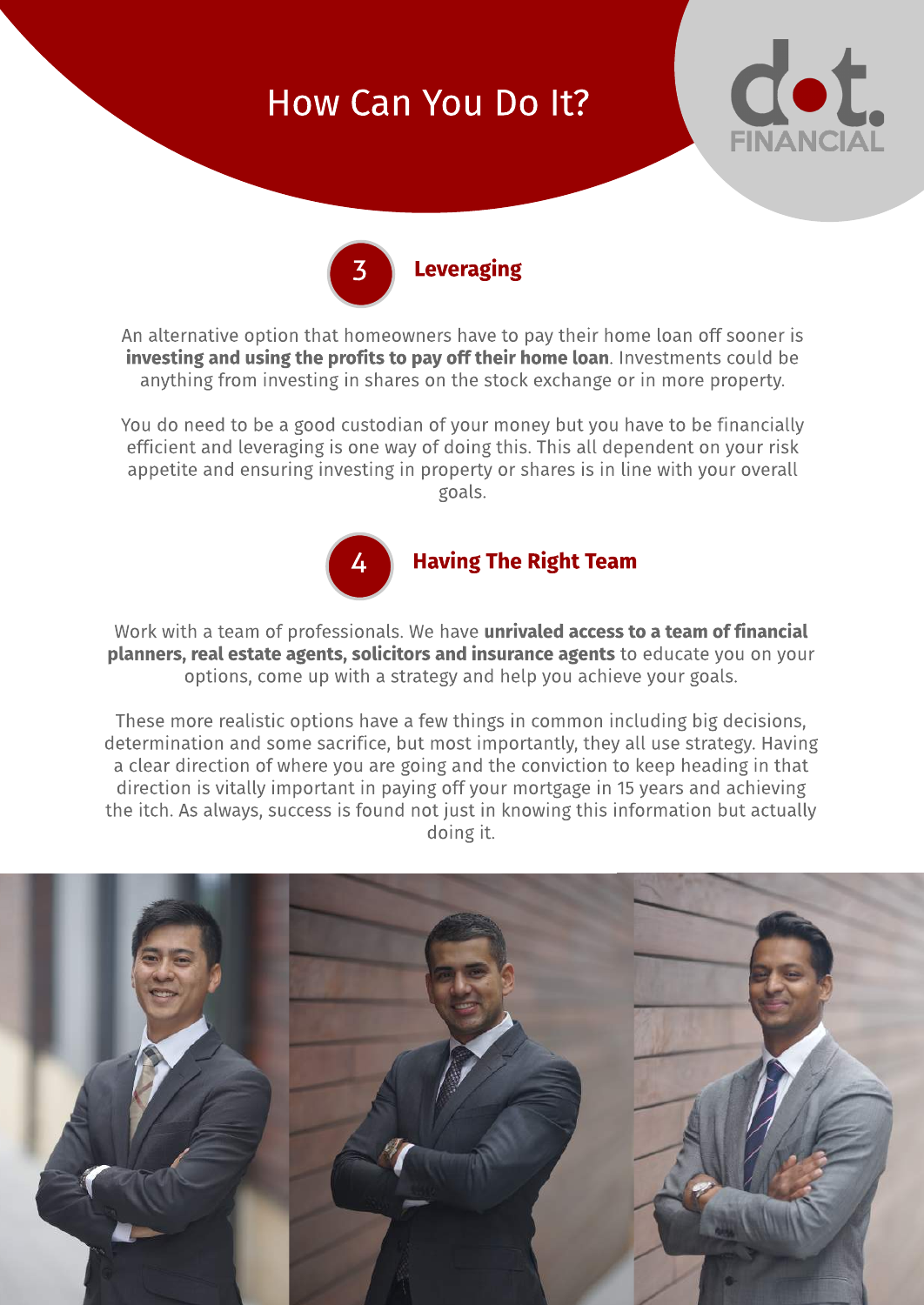### What factors need to be taken into account?



The ability to pay your mortgage off so much sooner often depends a lot on your plan and strategy.

Other factors that come into play include:

- Your income. While there is a lot that an average, full time worker in Australia can do with their income to help pay off their mortgage sooner, a dual income or high-income earning family would be better positioned to make this a reality.
- The location you have bought in. The average house prices in Sydney are much higher than many areas of rural New South Wales and can increase your mortgage significantly and therefore your options and ability to pay it off more quickly.
- **Other debt.** Wealth building is a false sense of productivity if debt consolidation and elimination hasn?t been addressed first.
- Your values and goals. Whether your motives for paying off your home loan are to live more simply and cut back at work or kickstart your investment portfolio, your values and goals will definitely influence your strategy. Risk takers and big picture people might be more comfortable looking into investment strategies, whereas those who like to keep things simple, may want to focus primarily on budgeting.

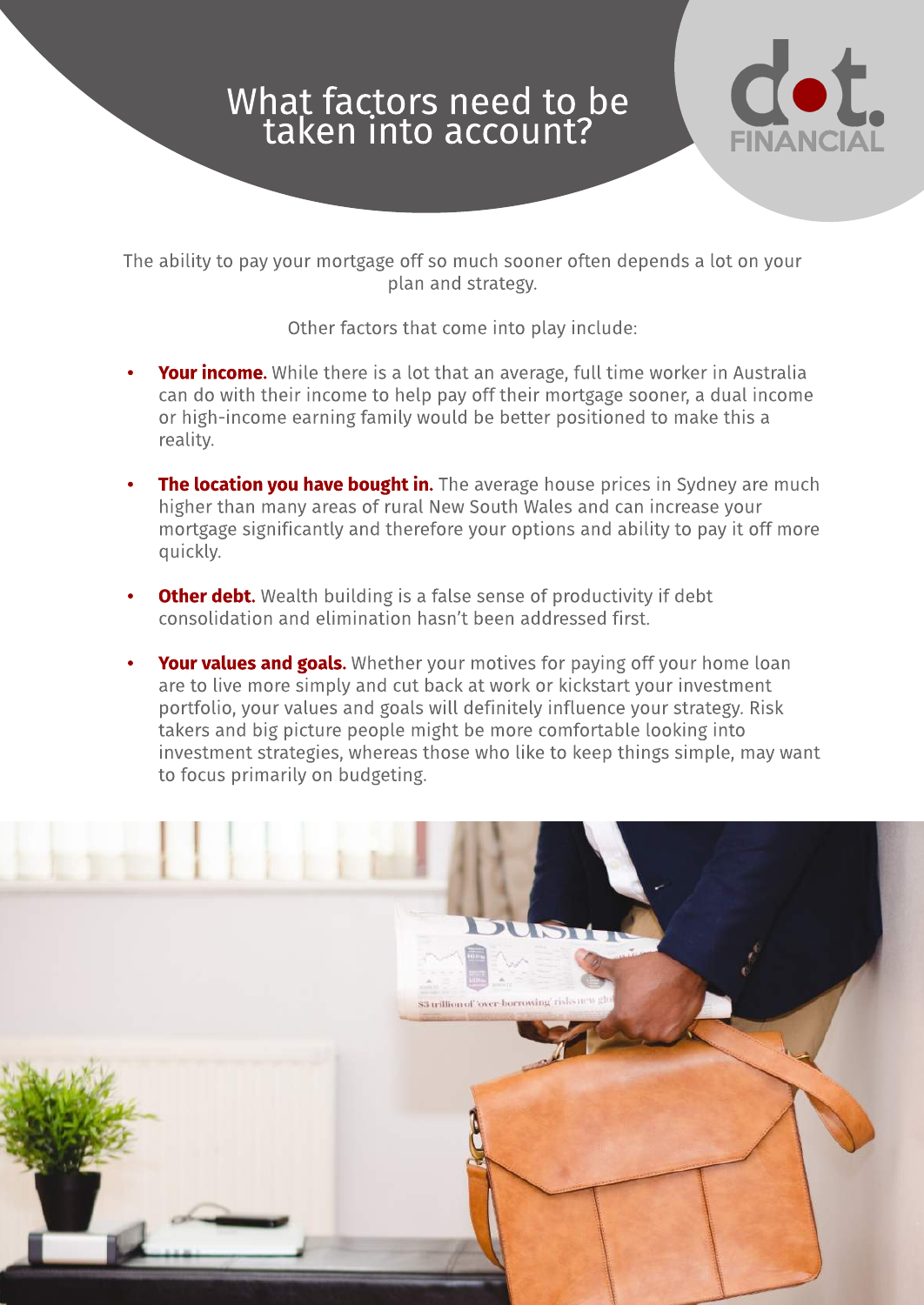

George and Kim have decided to bite the bullet and get out of debt. Their goal is to achieve the 15 year itch Their first step is to look at their mortgage:

They have a home loan of \$430,000 on a 30-year term with an interest rate of 6% (we'll use this as an average rate for the purposes of this example) that they pay monthly. To pay their loan off in 15 years their repayments would have to rise 36% and they would also have to refinance to a lower home loan rate.

| Mortgage term (years) | Monthly repayments | Interest paid on loan | Savings   |
|-----------------------|--------------------|-----------------------|-----------|
| 30 years at 6%        | \$2,579            | \$498,105             |           |
| 15 years at 5.5%      | \$3,514            | \$202,423             | \$295,682 |

As you can see, George and Kim monthly repayments will have to increase \$935 a month for them to make the above a viable option in addition to rate reduction of 0.5%.

#### How could they afford these extra repayments?

In one word: budgeting. Look below to see how they would rejig their finances.

After carefully investigating their expenses, George and Kim were able to find a way to make some extra income, redistribute money assigned to saving and investment accounts, as well as slash expenses in a couple of key areas.

Before looking at other creative options George and Kim have worked out that they can afford to make significant extra repayments on their loan, save over \$295,000 in interest payments and realistically be debt free in the foreseeable future.

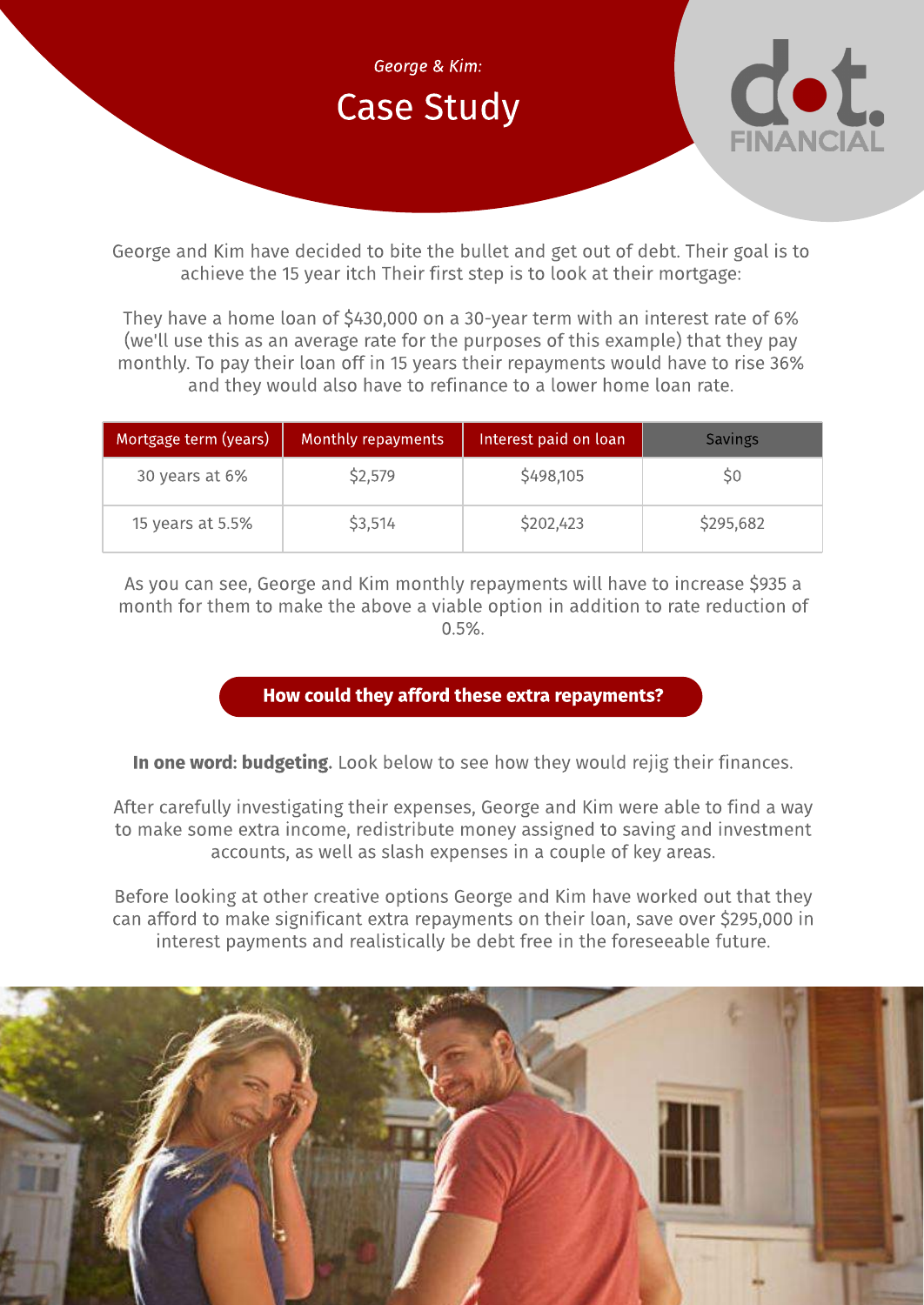### **George & Kim:**

### Case Study



| <b>Category (per year)</b>       | <b>Old Budget</b> | <b>New Budget</b> |
|----------------------------------|-------------------|-------------------|
| Income (take home)               | \$116,000         | \$126,000         |
| <b>Utilities</b>                 | $-514,120$        | $-513,520$        |
| Mortgage                         | $-530,948$        | $-542,168$        |
| Insurance and financial          | $-510,560$        | $-57,940$         |
| Groceries                        | $-515,080$        | $-513,520$        |
| Personal and medical             | $-59,120$         | $-56,160$         |
| Entertainment and eating out     | $-510,100$        | $-58,280$         |
| Transport and auto               | $-59,920$         | $-59,920$         |
| Children                         | $-511,960$        | $-59,560$         |
| <b>Left over money - Surplus</b> | \$4,192           | \$14,932          |

Assumptions made:

- The household received a pay increase from \$116,000 to \$126,000.
- The rate did not change over the life of the loan (5.50%).
- George and Kim were frugal in their approach to budgeting to achieve the itch.

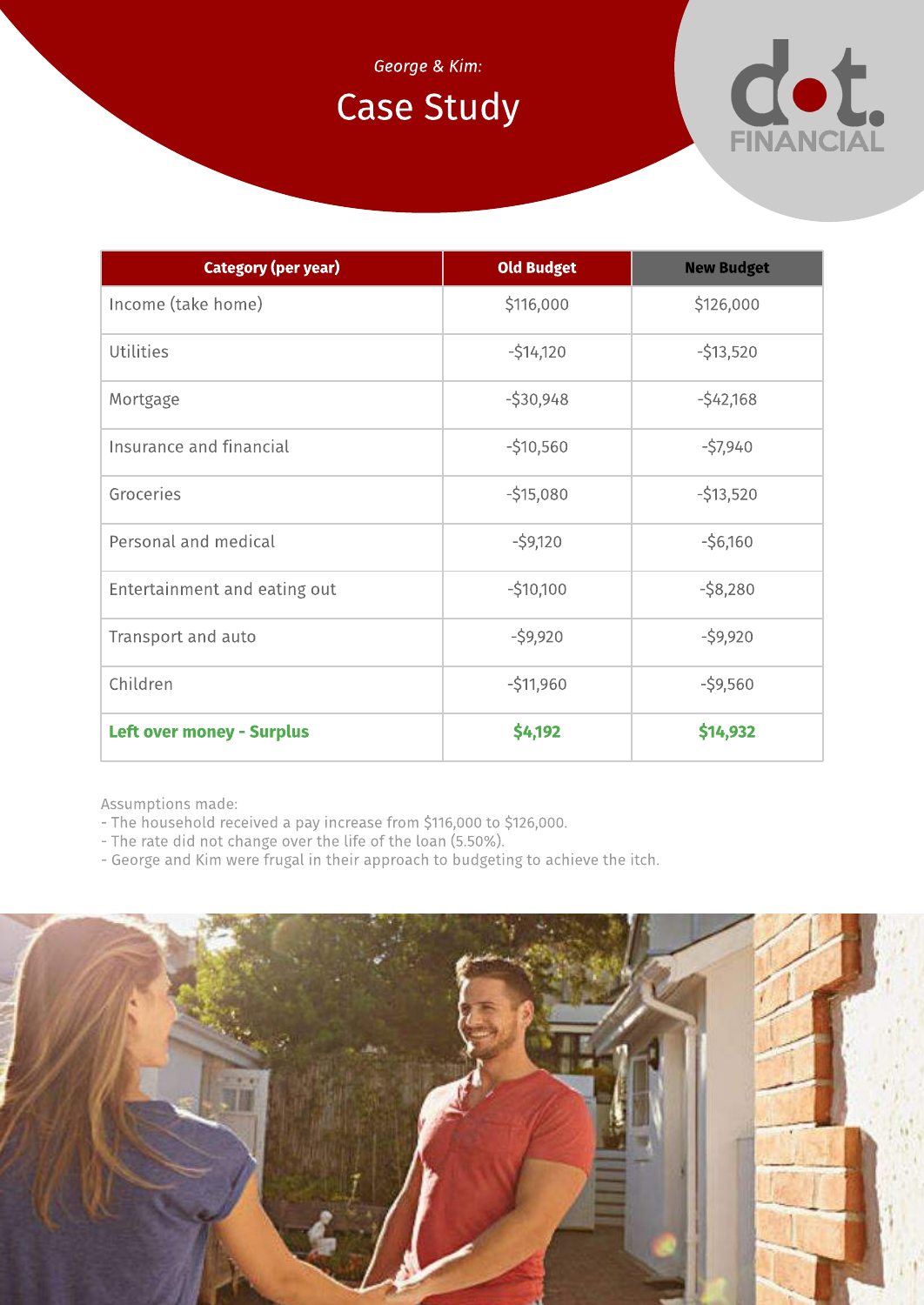# How can the team at DOT help you?





#### Elie Ishac ★★★★★ a month ago

The dot financial guys helped me with my first purchase. A few months later after catching up for our review they realized the potential to purchase another investment property using equity in which was my eventual plan. Being able to have them proactively suggest ways on how to build my wealth is what separates them from the standard broker.



#### Melissa Qiu

**★★★★★** 2 months ago

Great interest rate and professional servicel Definitely will recommend to all my friends.



### Elias El-indari

**★★★★★** 2 months ago

Dot Financial and their entire team were amazing during the entire process of my first investment. Full transparency with everything we discussed. Look forward to working with them again in the future!



### **Charbel Ishac**

#### $\star \star \star \star$  a month ago

By far the best brokerage company I have dealt with. They provide an amazing service and outstanding results.



### **Steven Liu**

#### **★★★★★** a month ago

After a long frustrating search of source of finance, Dot Financial came to the rescue with tailored solution to our specific situation and most importantly, delivered the result! Their dedication and professionalism enabled our advance in the property investment journey and a big big thank you for everything!!